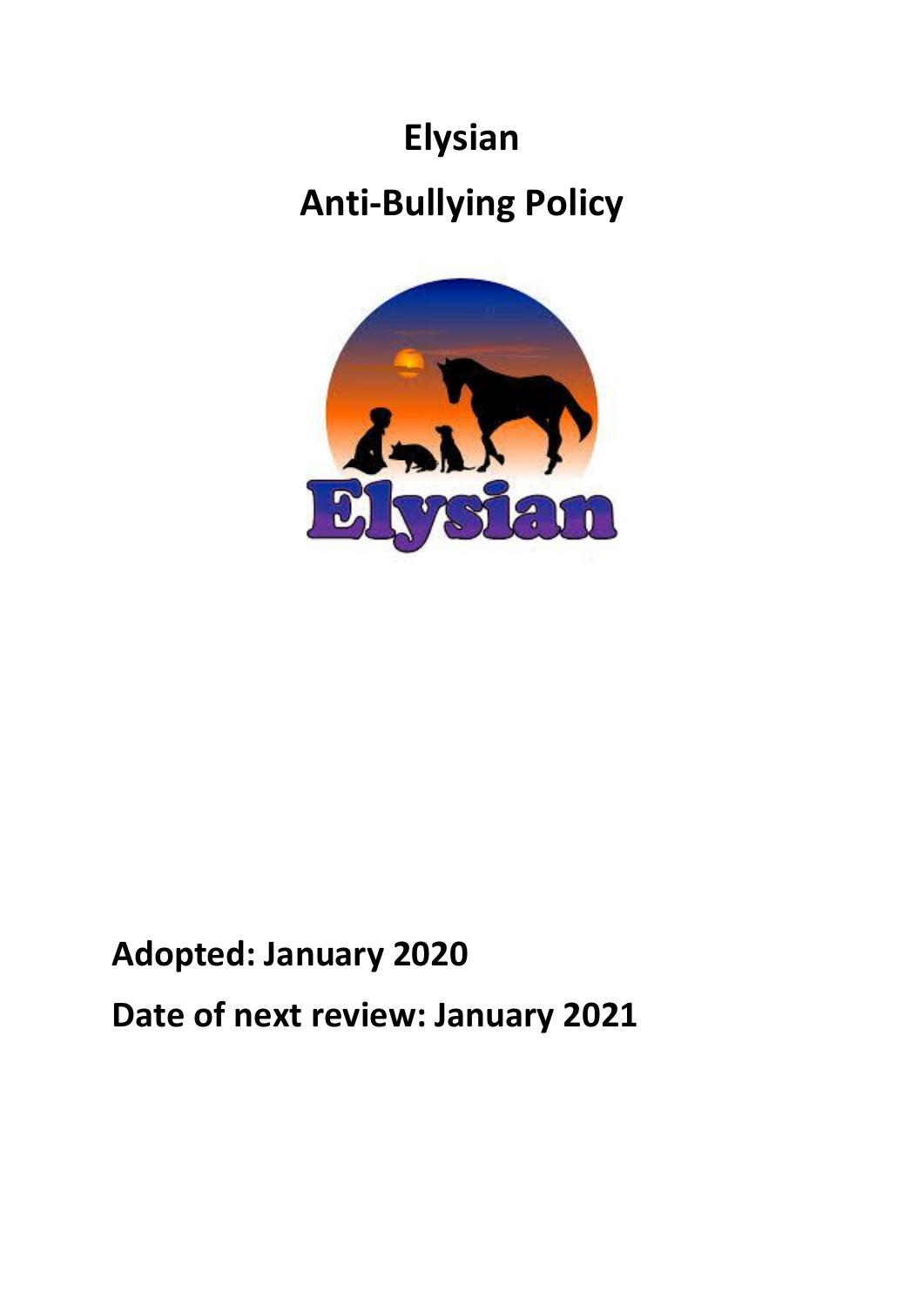# **For the purposes of this policy, where the term Elysian is used, it refers to Elysian Animal Assisted Therapy and Learning CIC including Elysian School and Elysian Animal Assisted Therapy & Learning.**

The following documents have been used in the formulation of this policy: Department for Education 'Preventing and Tackling Bullying' (2017), Department for Education 'Supporting Children and Young People Who are Bullied – Advice for Schools' (2014), Department for Education 'Cyber-Bullying – Advice for Headteachers and school staff' (2014).

# **Objectives of this policy**

This policy outlines what Elysian will do to prevent and tackle bullying. We are committed to developing an anti-bullying culture whereby no bullying, including between adults or adults and children and young people will be tolerated.

# **Elysian:**

- Discusses, monitors and reviews our anti-bullying policy on a regular basis
- Ensures that pupils can discuss any areas of concern regarding bullying opening and honestly
- Supports all staff to promote positive relationships and identify and tackle bullying appropriately
- Ensures through PSHE lessons that all pupils know the difference between a possible unintended outburst without intention of hurting their feelings versus actual bullying behaviour towards them.
- Ensures that pupils are aware that all bullying concerns will be dealt with effectively; that pupils feel safe to learn; and that pupils abide by the anti-bullying policy.

# **Definition**

For the purposes of this policy, harassment and bullying will be defined as: '**Behaviour by an individual or group, usually repeated over time, which intentionally hurts another individual either physically or emotionally.'** 

Bullying can include: name calling; taunting; mocking; making offensive comments; kicking; hitting; taking belongings; producing offensive graffiti; gossiping; excluding people from groups and spreading hurtful and untruthful rumours.

This includes the same inappropriate and harmful behaviours expressed via digital devices (cyberbullying) such as the sending of inappropriate messages by phone, text, instant messaging, through web sites and social networking sites, and sending offensive and/or degrading images by phone or via the internet.

We do however recognise that the pupils who attend Elysian may display the behaviours listed above due to their various diagnoses. To ensure that these behaviours do not develop into repeated or targeted bullying behaviours, we record all incidents of behaviour throughout each day and address any behaviours in line with individual pupil circumstances and needs.

# **Forms of bullying covered by this policy**

- Bullying can happen to anyone. This policy covers all forms of bullying including;
- Bullying related to all protected characteristics as set out in the Equalities Act 2010
- Bullying related to LDD (learning difficulties or disability)
- Bullying related to appearance or health conditions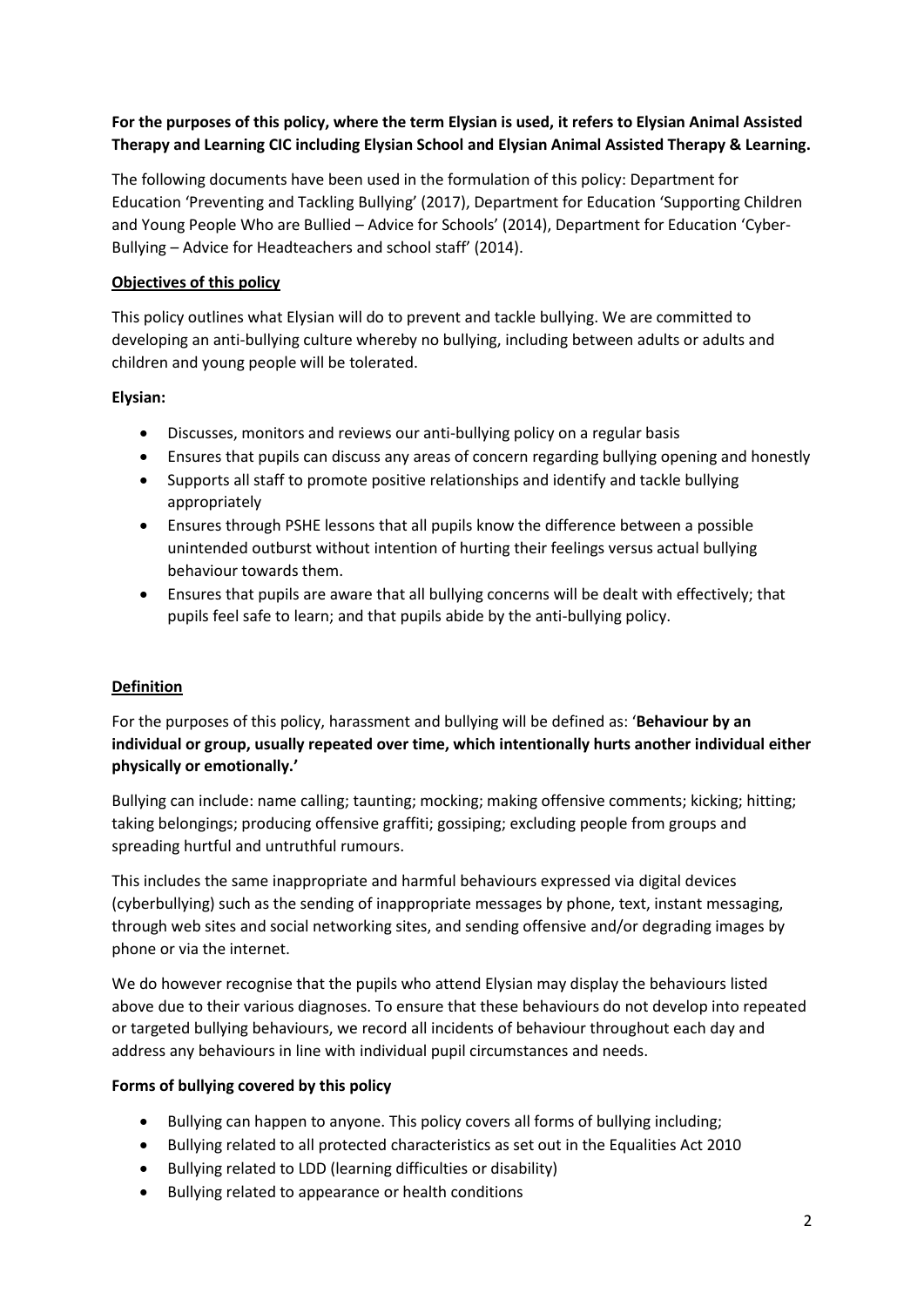- Bullying of young carers or looked after children or otherwise related to home circumstances
- Cyber bullying related to use of internet, mobile phone messages and social media

Elysian regards bullying as a form of behaviour that is entirely unacceptable and must be dealt with firmly, swiftly and carefully. It is the responsibility of everyone to prevent it happening and this policy contains guidelines for staff and pupils. The starting point for resolving bullying behaviour and preventing further incidents, however, is to understand and address the underlying causes.

# **Pupils**

Pupils at Elysian have the right to feel safe and happy. Bullying of any kind undermines these rights and can have a detrimental effect on those being bullied as well as those witnessing the bullying.

# **Pupils bullying pupils:**

- Prevention is always better than cure and this is dependent upon:
- Staff knowing their pupils.
- Staff interacting with as well as knowing their pupils so that those pupils will trust their staff and be prepared to make an early complaint to them.
- Making new pupils feel welcome and secure.
- Staff dealing fairly, firmly and sympathetically with bullying situations and with all complaints of potential bullying.

# **Action:**

The primary function is to ensure that all involved are safe from harm/further ham. This is of paramount importance.

- All action must be non-judgemental and protective.
- Any complaining or injured pupil must be instantly reassured.
- Ascertain the facts, speak to witnesses and give each pupil the opportunity to state their case in a calm, unhurried atmosphere away from the scene of any incident.
- Decide upon the action to be taken bearing in mind the fact that it must be our aim to modify the behaviour of the pupil concerned, not to carry out an act of apparent revenge on behalf of the victim. This could constitute an act of institutional bullying and be manifestly unjust and counter – productive.
- Inform the class teacher if they not been involved from the outset.
- Inform the stakeholders concerned and note the incident in the incident log.
- Serious incidents, or those where an injury has been sustained must be recorded in the Accident Book without delay and reported to the Head of Education

# **Follow up action:**

- Monitor the behaviour of bully and victim.
- Record any subsequent relevant behaviour.
- Be sure that any sanctions imposed e.g. restorative meetings are seen to be understood by all the parties involved and that they are perceived to be fair, relevant and finite.
- Make sure that no pupil is labelled as a bully. Treat each situation as the facts of that situation demand.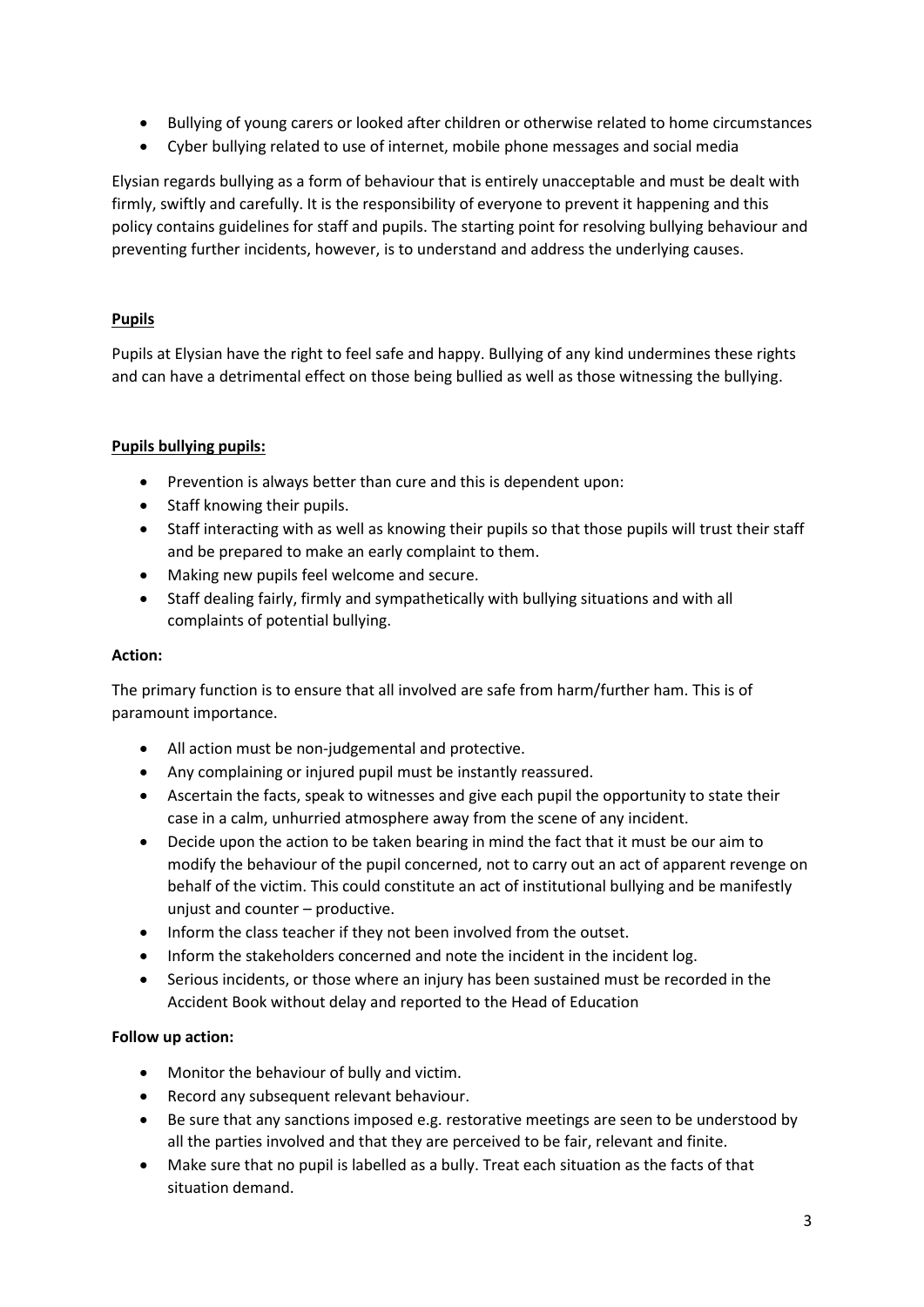- Use the curriculum to inform the pupils about the nature, origins and consequences of bullying so that the pupils will see that bullying in any form is unacceptable behaviour and that no pupil can become involved in bullying inadvertently or through ignorance.
- Persistent bullies and regular victims will need further, individual work. Where such situations arise, the involvement of the Senior Leadership Team will be essential.

# **Pupils bullied by staff**

Staff bullying is defined as "using power to punish, manipulate, or disparage a pupil beyond what would be a reasonable disciplinary procedure."

It is important to note that generally speaking, staff do a good job, often under stressful circumstances. However, there may be a time when a pupil feels they are being bullied by staff. If a pupil or parent / carer raises the issue of being bullied by a staff member the following procedure will be followed:

- All action must be non-judgemental and protective.
- Any complaining pupil / parent carer must be instantly reassured.
- Ascertain the facts, speak to witnesses and give each pupil the opportunity to state their case in a calm, unhurried atmosphere away from the scene of any incident.
- Inform the parent / carer of the complaint if made by pupil
- If it is in the best interest of the pupil / staff member, ensure the staff member is not in the same classroom as the pupil until it has been decided if and what action is to be taken.
- Decide upon the action to be taken.
- Inform the staff member of the action to be taken if necessary e.g. disciplinary.
- Inform any other stakeholders if necessary.
- **Any serious incidents / allegations must be dealt with under the Complaints Policy**
- Ensure that pupil and staff member are fully supported during and after any allegation and subsequent meetings.

# **Staff / Parents / Carers being bullied**

Elysian takes measures to prevent and tackle bullying among pupils; however, it is equally important to recognise that bullying of staff and parents, whether by pupils, parents or other staff members, is unacceptable.

# **Adults (staff and parents) who have been bullied will be supported by:**

- Offering an immediate opportunity to discuss the concern with the designated safeguarding lead, a senior member of staff and/or the Head of Education.
- Advising them to keep a record of the bullying as evidence and discuss how to respond to concerns and build resilience, as appropriate.
- Where the bullying takes place off site or outside of normal school hours (including online), Elysian will still investigate the concern and ensure that appropriate action is taken in accordance with the Elysian's Behaviour Policy.
- Reporting offensive or upsetting content and/or accounts to the service provider, where the bullying has occurred online.
- Reassuring and offering appropriate support.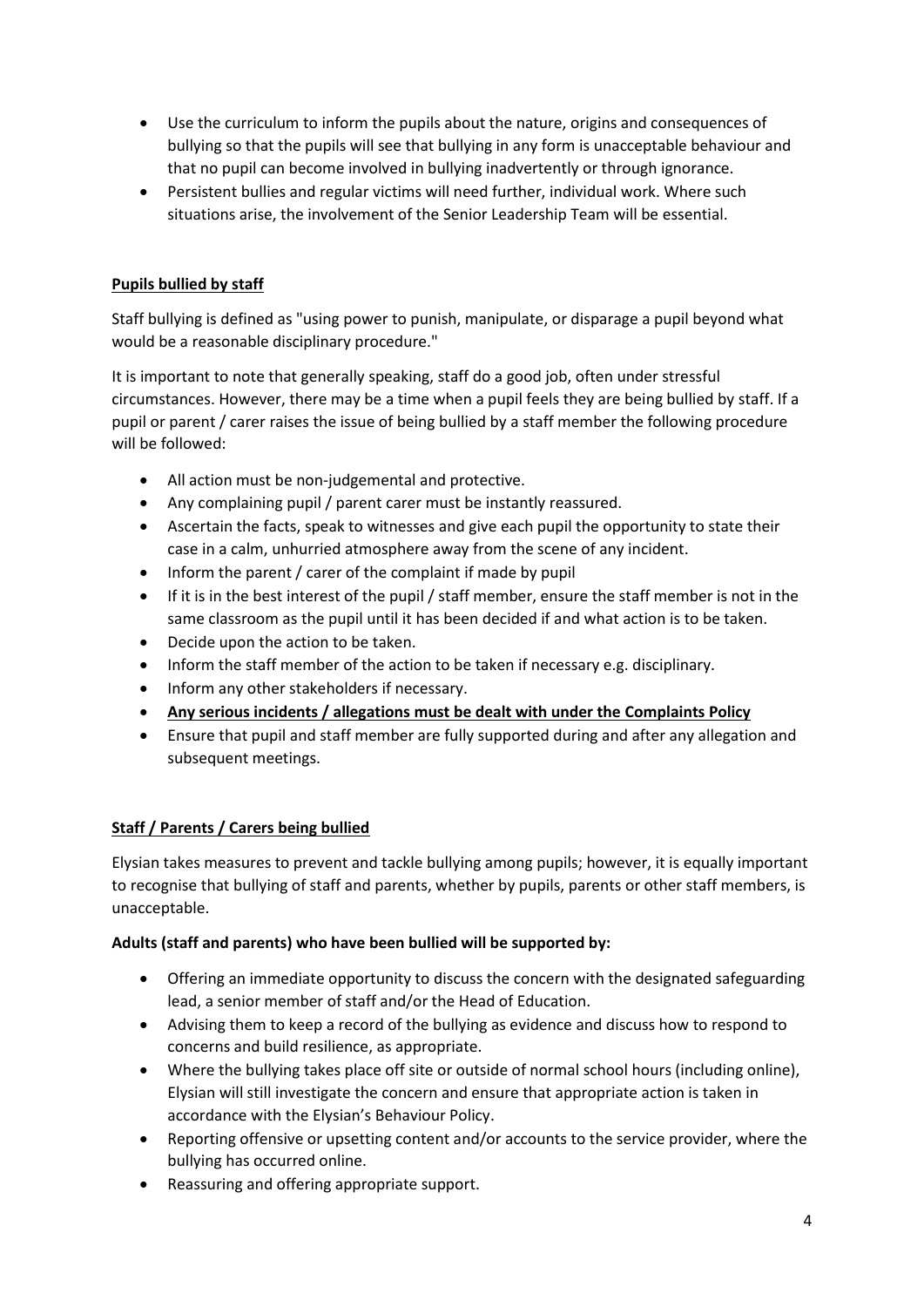# **Adults (staff and parents) who have perpetrated the bullying will be helped by:**

- Discussing what happened with the Head of Education or other member of the Senior Leadership Team to establish the concern.
- Establishing whether a legitimate grievance or concern has been raised and signposting to Elysian's official complaints procedures.
- If online, requesting that content be removed.
- Instigating disciplinary, civil or legal action as appropriate or required.

# **Policy on bullying and harassment among members of staff:**

Elysian is committed to protecting its staff from harassment and bullying. All forms of harassment and bullying are unacceptable and will be fully investigated. Everyone within the organisation is responsible for his or her conduct to others. People not only have a responsibility to themselves, in acknowledging their responsibilities to others, but they should also ensure that any incidents of harassment or bullying to others do not go unreported.

Elysian believes that each member of staff has the right to be treated with courtesy, dignity, fairness and respect always. It is committed to this belief and this policy is aimed at giving further commitment to good employment practice and good practice in equal opportunities as well as underpinning its legal and professional obligations.

Harassment and bullying can have serious consequences within the workplace including anxiety, stress, physical ill health and recruitment and retention problems. This policy is aimed at ensuring that such problems do not arise in the first place and at ensuring that where such problems do occur, they are taken seriously. It aims to make it plain that anyone who feels that they are subject to any form of harassment or bullying can have the confidence to complain without fear of reprisal or ridicule.

For this policy to be successful in providing a positive support for all staff, everyone needs to give their individual commitment to ensure that harassment and bullying is recognised and not tolerated.

This can only happen when:

- Senior staff support this policy and are proactive and vigilant of the behaviour of others and are responsible for addressing actions which might cause offence.
- All staff support this policy and are aware of how their behaviour may affect others. Staff must be proactive in promoting an atmosphere which is free from harassment and bullying and must challenge instances of such behaviour wherever they occur.

# **Action:**

# **Senior staff:**

- Senior staff should be supportive of the staff and ensure that harassment and bullying is prevented in the first instance. It is the responsibility of the management to ensure that each member of staff is made aware of this policy.
- Where senior staff suspect incidents of harassment or bullying are occurring, they must address the issue as soon as is reasonably practicable. If there is sufficient evidence to believe that any individual's conduct is unacceptable, the matter should be investigated formally in accordance with Elysian practices.